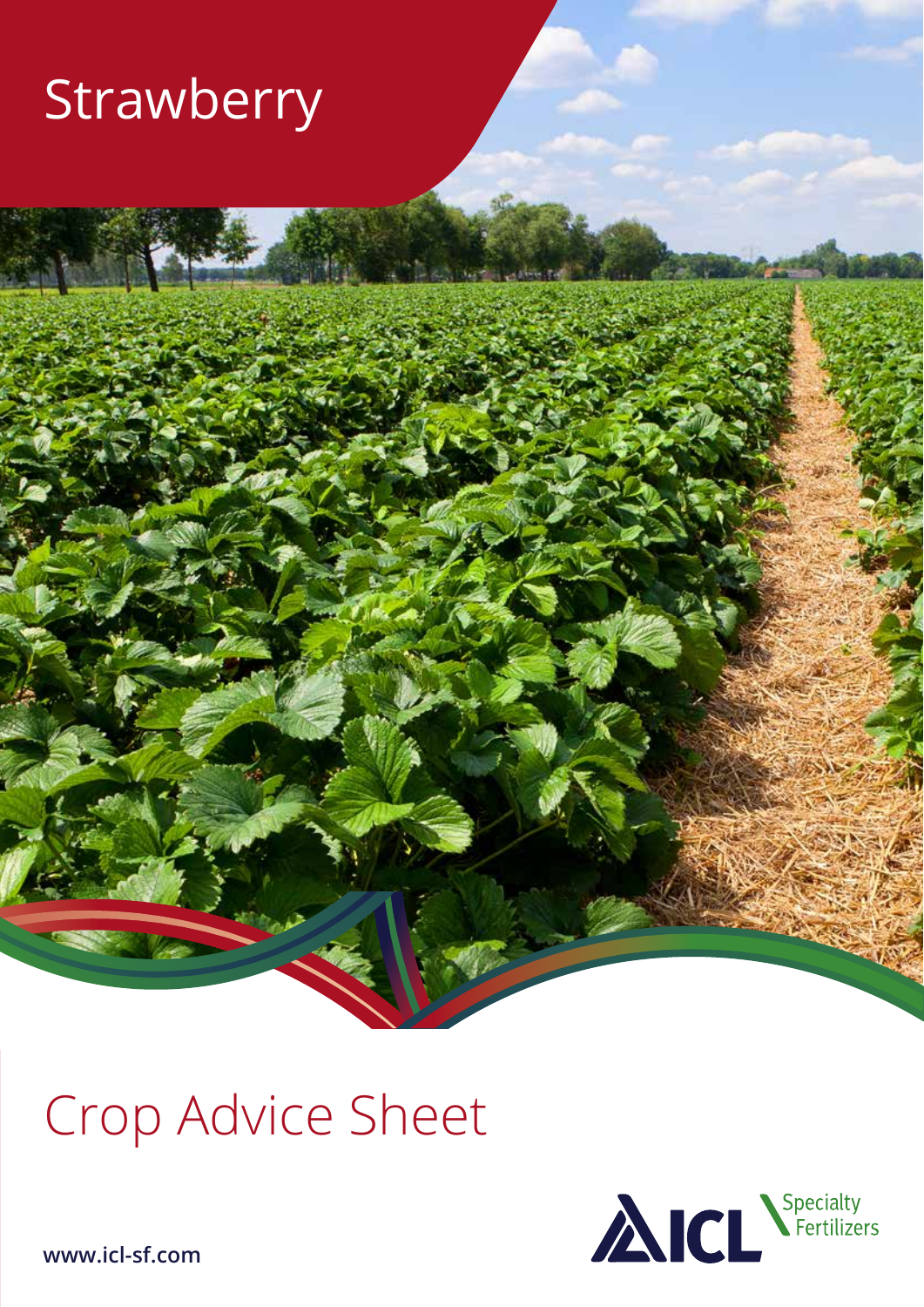

### Crop specification

### **Soil**

Strawberry plants grow and produce well in a wide range of soil types, from sandy to clay- loams. They are not particularly pH-sensitive, however, they produce best at pH of 5.8 to 6.5.

#### **Temperature**

Strawberries will flower and set fruits at temperatures between 15-27 °C. Flowers developing at sub-optimal temperatures (<14°C) will abnormally develop with significantly less stamen, producing considerably less pollen, and it will fail to germinate, thus impairing fruit production.

180 **Fruit Plant**

Nitrogen uptake dynamics in open field 'Albion' strawberries yielding 80.2 MT/ha *(Salinas, California, 2010-2011)*



*Adapted from: Hartz et al., 2013*

#### **Water soluble fertilizers**

| Analysis (%) / Dosage, kg/ha/day                                                                                                 | <b>Timing</b><br>(weeks)                                |  |  |  |  |  |  |  |
|----------------------------------------------------------------------------------------------------------------------------------|---------------------------------------------------------|--|--|--|--|--|--|--|
| Solinure GT - for normal water conditions                                                                                        |                                                         |  |  |  |  |  |  |  |
| 20-20-20+TE, 20-30 kg<br>20-20-20+TE, 40-50 kg<br>12-5-35+2MgO+TE, 40-50 kg<br>10-5-39+2MgO+TE, 40-50 kg                         | $\overline{2}$<br>$\overline{2}$<br>$\overline{4}$<br>6 |  |  |  |  |  |  |  |
| Agrolution pH Low - for hard water conditions                                                                                    |                                                         |  |  |  |  |  |  |  |
| 20-20-20+TE, 20-30 kg<br>20-20-20+TE, 40-50 kg<br>15-13-25+TE, 40-50 kg<br>10-10-40+TE, 40-50 kg                                 | $\overline{2}$<br>$\overline{2}$<br>$\overline{4}$<br>6 |  |  |  |  |  |  |  |
| <b>Agrolution Special - for soft water conditions</b>                                                                            |                                                         |  |  |  |  |  |  |  |
| 14-7-14+14CaO+TE, 20-30 kg<br>14-7-14+14CaO+TE, 40-50 kg<br>13-5-28+2CaO+2.5MgO+TE, 40-50 kg<br>13-5-28+2CaO+2.5MgO+TE, 40-50 kg | $\overline{2}$<br>$\overline{2}$<br>$\overline{4}$<br>6 |  |  |  |  |  |  |  |

*These recommendations are made based on certain conditions. Please choose the right dosage according to your soil analysis and fertilizing management!*

*For more information about our products, please visit www.icl-sf.com or contact your local ICL SF area sales manager!* 

*The product range should be chosen based on water quality. Nova range can be used to fulfill the plant needs for Mg and Ca, if necessary. If base fertilizers were used, reduce the recommended dosage of WSF accordingly.*

### **Controlled Release & Granular Fertilizers**

| Analysis (%) / Longevity /<br><b>Coated % / Dosage</b>                                                                                                                       | Timing / Method<br>of application               | <b>Remarks</b>                                                                                                              |
|------------------------------------------------------------------------------------------------------------------------------------------------------------------------------|-------------------------------------------------|-----------------------------------------------------------------------------------------------------------------------------|
| Polysulphate, 0-0-14+17CaO+6MgO+48SO <sub>3</sub><br>300-500 kg/ha                                                                                                           | Pre-planting /<br><b>Broadcasting</b><br>or row | Important source of<br>K, Ca, Mg and S                                                                                      |
| Agroblen, 18-5-10+4CaO+2MgO,<br>2-3M or 3-4M, 100% NPK<br>300-450 kg/ha                                                                                                      | Pre-planting / row                              | 12-15gr per plant for Open Field<br>(at 30.000 pl/ha) and<br>3-4gr per plant for Open Field -<br>in Beds (at 100.000 pl/ha) |
| Agroblen, 15-8-11+4CaO+2MgO, 5-6M, 100% NPK<br>250-350 kg/ha                                                                                                                 | Pre-planting / row                              | Ever-bearing plants                                                                                                         |
| Agromaster, 12-5-20+2CaO+4MgO, 1-2M, 40%N or<br>10-5-23+2CaO+5MgO, 2-3M, 60%N<br>300-400 kg/ha in Spring and<br>200-300 kg/ha in Summer/Autumn<br>(after vegetation cutting) | Spring / In row<br>Autumn / In row              | For multi-annual crops which are<br>not mulched with plastic foil                                                           |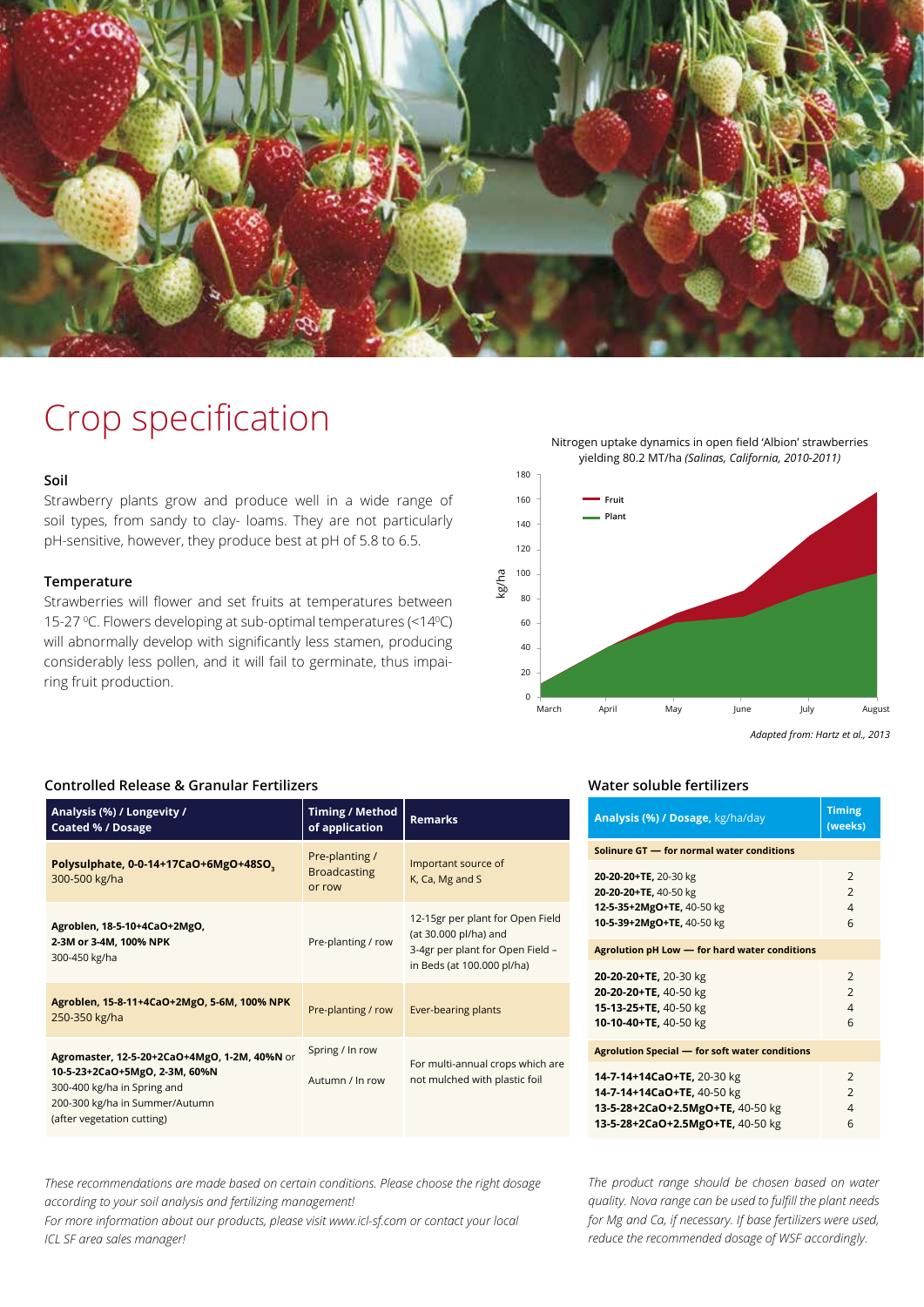

### ...Our Specialty Fertilizers

### **Foliar Fertilizers & Specialties**

|        | <b>Product name / Analysis (%) / Dosage</b>                                                                                       | <b>Timing / Method of application</b>                                                        |                                                     |  |  |  |  |
|--------|-----------------------------------------------------------------------------------------------------------------------------------|----------------------------------------------------------------------------------------------|-----------------------------------------------------|--|--|--|--|
|        | H2Flo, wetting and water conservation agent / 1.2-2.4 ltr/ha—after planting / 0.6-1.2 ltr/ha—monthly                              | Irrigation                                                                                   |                                                     |  |  |  |  |
|        | Vitalnova rise-P specific strain of Bacillus Amyloliquefaciens, 1 kg/ha                                                           | At planting or when soils temperature<br>is above 10°C / Foliar or irrigation                |                                                     |  |  |  |  |
|        | Agroleaf Power Total - 20-20-20+TE / 3-5 kg/ha or<br>Agroleaf Power High N - 31-11-11+TE / 3-5 kg/ha                              | 1-2 applications<br>Beginning of vegetation / Foliar                                         |                                                     |  |  |  |  |
|        | Agroleaf Power High P - 12-52-5+TE / 3-5kg/ha                                                                                     | 1 application<br>Before flowering / Foliar                                                   |                                                     |  |  |  |  |
|        | Agroleaf Special Mn - 12% Mn EDTA / 0.3-0.5 kg/ha or<br>Agroleaf Special Zn - 14% Zn EDTA / 0.3-0.5 kg/ha                         | During the entire period of vegetation,<br>for preventing / correcting deficiencies / Foliar |                                                     |  |  |  |  |
|        | Agroleaf Power High K - 15-10-31+TE / 3-5 kg/ha and<br>Agroleaf Power Magnesium - 10-5-10+16MgO+32SO <sub>2</sub> +TE / 3-5 kg/ha | 2 applications, alternating the<br>products after petal fall / Foliar                        |                                                     |  |  |  |  |
|        | Vitalnova IntraCell, 97% glycine betaine, 2 kg/ha                                                                                 | 2 applications<br>At Flowering & 2 weeks before harvest / Foliar                             |                                                     |  |  |  |  |
|        | Agroleaf Power Calcium - 11-5-19+9CaO+2.5 MgO+TE / 3-5 kg/ha or<br>Agroleaf Liquid Calcium+ - 8-0-13.8CaO / 3-5 ltr/ha            | Several applications,<br>from Flowering - Harvest / Foliar                                   |                                                     |  |  |  |  |
|        | <b>Water hardness</b>                                                                                                             | Dosage in 100 ltr water                                                                      |                                                     |  |  |  |  |
| pHixer | Soft<br>Medium<br>Hard                                                                                                            | 40-50 ml<br>100-180 ml<br>180-200ml                                                          | A water conditioner<br>for every foliar application |  |  |  |  |